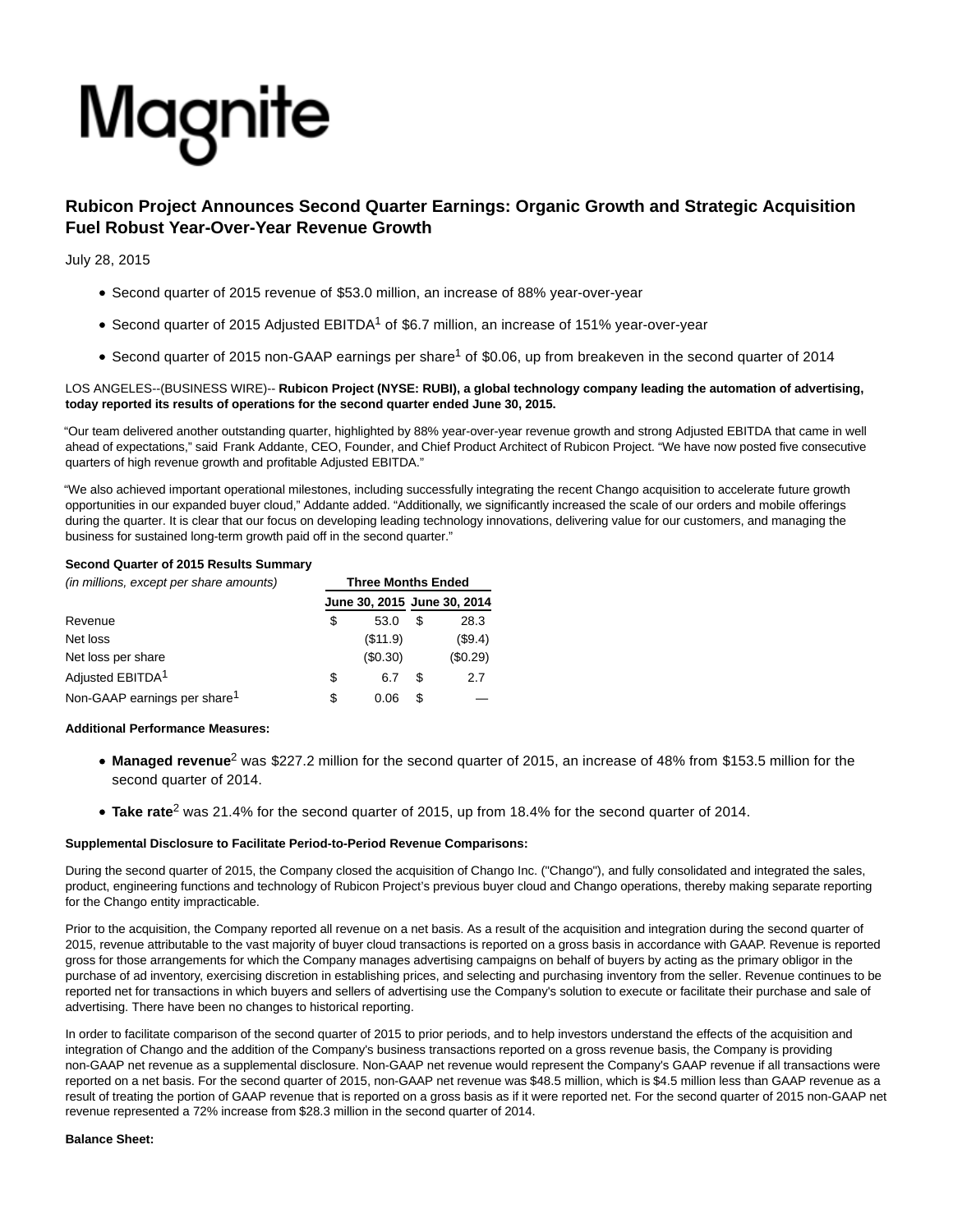The Company had cash and liquid assets of \$117.3 million and was debt free as of June 30, 2015.

#### **Q3 and Full Year 2015 Outlook**

|                                          | Q3 2015                                       | Full Year 2015      |
|------------------------------------------|-----------------------------------------------|---------------------|
| Revenue                                  | \$63.0 - \$65.0 million \$246 - \$250 million |                     |
| Adjusted EBITDA <sup>1</sup>             | \$5.5 - \$6.5 million                         | \$36 - \$38 million |
| Non-GAAP earnings per share <sup>1</sup> | \$0.03 to \$0.04                              | \$0.45 to \$0.48    |

#### **Definitions:**

- 1 Adjusted EBITDA and non-GAAP earnings (loss) per share are non-GAAP measures. Please see the discussion in the section called "Key Performance Measures" and the reconciliations and calculations included at the end of this earnings release.
- 2 Managed revenue represents advertising spending transacted on the Company's platform and would represent revenue if the Company were to record all revenue on a gross basis. Take rate represents managed revenue, net of amounts the Company pays sellers, divided by managed revenue. For further discussion, please see "Key Performance Measures" at the end of this earnings release.

#### **Second Quarter 2015 Results Conference Call and Webcast:**

The Company will host a conference call on July 28, 2015 at 1:30 PM (PT) / 4:30 PM (ET) to discuss its results for its second quarter of 2015. To access the conference call by telephone, interested parties should dial (877) 201-0168 (domestic) or (647) 788-4901 (international) and use conference ID 70965224. A telephonic replay of the conference call will be available for one week. To access the telephonic replay, interested parties should dial (855) 859-2056 (domestic) and (404) 537-3406 (international) and use conference ID 70965224.

A live audio webcast of the conference call will also be available within the "Events and Presentations" section of Rubicon Project's investor relations website at [http://investor.rubiconproject.com.](http://investor.rubiconproject.com/) The webcast will be available for replay following the conclusion of the live call. The Company has also posted at the same website address the transcript of a call hosted with analysts on July 23, 2015 that provided an explanation of the Company's disclosure approach associated with the acquisition and integration of Chango and the addition of transactions reported on a gross revenue basis to the Company's business. No material non-public information was provided on that call.

#### **About Rubicon Project**

Rubicon Project (NYSE: RUBI) has engineered the Advertising Automation Cloud, one of the largest real-time cloud and Big Data computing systems. The Company's mission is to automate the buying and selling of advertising by offering innovative products to connect buyers and sellers globally.

#### [www.rubiconproject.com.](http://www.rubiconproject.com/) @RubiconProject. #Automation #Excellence #CultureMatters

Note: The Rubicon Project and the Rubicon Project logo are registered service marks of The Rubicon Project, Inc. All other marks mentioned are the property of their respective owners.

#### **Forward-Looking Statements:**

This press release and management's prepared remarks during the conference call referred to above include, and management's answers to questions during the conference call may include, forward-looking statements, including statements based upon or relating to our expectations, assumptions, estimates, and projections. In some cases, you can identify forward-looking statements by terms such as "may," "might," "will," "objective," "intend," "should," "could," "can," "would," "expect," "believe," "design," "anticipate," "estimate," "predict," "potential," "plan" or the negative of these terms, and similar expressions. Forward-looking statements include, but are not limited to, our belief that we have successfully integrated the Chango business and that the integration will accelerate future growth opportunities in our expanded buyer cloud; our belief that we increased the scale of our orders and mobile offerings; our guidance and other statements concerning our anticipated performance, including revenue, margin, cash flow, balance sheet, and profit expectations; development of our technology; introduction of new offerings; scope and duration of client relationships; business mix; sales growth; client utilization of our offerings; market conditions and opportunities; performance measures including Adjusted EBITDA, non-GAAP earnings (loss) per share, managed revenue, non-GAAP net revenue, paid impressions, average CPM, and take rate; and factors that could affect these and other aspects of our business.

Forward-looking statements are not guarantees of future performance; they reflect our current views with respect to future events and are based on assumptions and estimates and subject to known and unknown risks, uncertainties and other factors that may cause our actual results, performance or achievements to be materially different from expectations or results projected or implied by forward-looking statements. These risks include our ability to grow rapidly and to manage our growth effectively; our ability to develop innovative new technologies and remain a market leader; our ability to attract and retain buyers and sellers and increase our business with them; the freedom of buyers and sellers to direct their spending and inventory to competing sources of inventory and demand; our ability to use our solution to purchase and sell higher value advertising and to expand the use of our solution by buyers and sellers utilizing evolving digital media platforms; our ability to introduce new solutions and bring them to market in a timely manner; uncertainty of our estimates and expectations associated with new offerings, including private marketplace, mobile, orders, automated guaranteed, and intent marketing solutions; our ability to maintain a supply of advertising inventory from sellers; our limited operating history and history of losses; our ability to continue to expand into new geographic markets; to adapt effectively to shifts in digital advertising to mobile and video channels; the slowing growth rate of online digital display advertising; the growing percentage of online and mobile advertising spending captured by owned and operated sites (such as Facebook and Google) where we are unable to participate; the effects of increased competition in our market and our ability to compete effectively and to maintain our pricing and take rate; potential adverse effects of malicious activity such as fraudulent inventory and malware; the effects of seasonal trends on our results of operations; costs associated with defending intellectual property infringement and other claims; our ability to attract and retain qualified employees and key personnel; our ability to consummate and integrate future acquisitions of or investments in complementary companies or technologies; our ability to comply with, and the effect on our business of, evolving legal standards and regulations, particularly concerning data protection and consumer privacy; and our ability to develop and maintain our corporate infrastructure, including our finance and information technology systems and controls. We discuss many of these risks and additional factors that could cause actual results to differ materially from those anticipated by our forward-looking statements under the heading "Risk Factors" and "Management's Discussion and Analysis of Financial Condition and Results of Operations" in our periodic reports filed with the Securities and Exchange Commission, including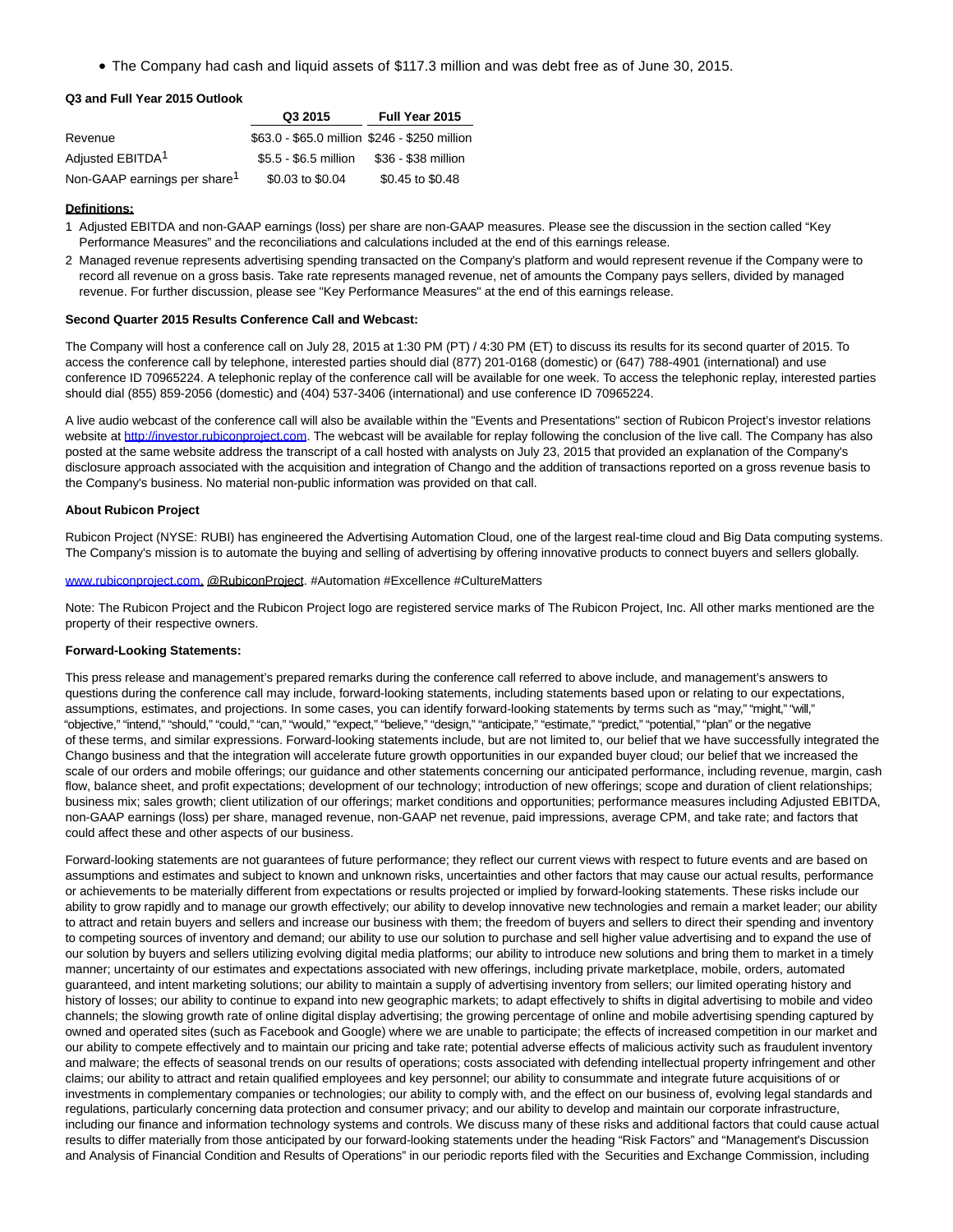our Annual Report on Form 10-K for the year ended December 31, 2014 and our Quarterly Report on Form 10-Q for the quarter ended March 31, 2015. Additional information will be set forth in other filings we make from time to time with the SEC, including our Quarterly Report on Form 10-Q for the quarter ended June 30, 2015. These forward-looking statements represent our estimates and assumptions only as of the date of this press release. Unless required by federal securities laws, we assume no obligation to update any of these forward-looking statements, or to update the reasons actual results could differ materially from those anticipated, to reflect circumstances or events that occur after the statements are made. Without limiting the foregoing, we generally give guidance only in connection with quarterly and annual earnings announcements, without interim updates, and we may appear at industry conferences or make other public statements without disclosing material nonpublic information in our possession. Given these uncertainties, investors should not place undue reliance on these forward-looking statements. Investors should read this press release and the documents that we reference in this press release and have filed with the Securities and Exchange Commission completely and with the understanding that our actual future results may be materially different from what we expect. We qualify all of our forward-looking statements by these cautionary statements.

#### **Key Performance Measures:**

Our management evaluates and makes operating decisions using various performance measures.

Managed revenue represents the advertising spending transacted on our platform, and would represent our revenue if we were to record all of our revenue on a gross basis. Managed revenue does not represent revenue reported in accordance with generally accepted accounting principles in the United States ("GAAP"). We review managed revenue for internal management purposes to assess market share and scale. Many companies in our industry record revenue on a gross basis, so tracking our managed revenue allows us to compare our results to the results of those companies. Our managed revenue is influenced by demand for our services, the volume and characteristics of paid impressions, and average CPM.

Take rate represents managed revenue, net of amounts we pay sellers, divided by managed revenue. We review take rate for internal management purposes to assess the development of our marketplace with buyers and sellers. Our take rate can be affected by a variety of factors, including the terms of our arrangements with buyers and sellers active on our platform in a particular period, the scale of a buyer's or seller's activity on our platform, product mix, the implementation of new products, platforms and solution features, auction dynamics, and the overall development of the digital advertising ecosystem.

This press release includes information relating to Adjusted EBITDA and non-GAAP earnings (loss) per share, which have not been prepared in accordance with GAAP. These non-GAAP measures are used by our management and board of directors, in addition to our GAAP results, to understand and evaluate our performance and trends, to prepare and approve our annual budget, and to develop short- and long-term plans. Management believes that these non-GAAP measures provide useful information about our core results and thus are appropriate to enhance the overall understanding of our past performance and our prospects for the future.

These non-GAAP measures are not intended to be considered in isolation from, as substitutes for, or as superior to, the corresponding measures prepared in accordance with GAAP. Adjusted EBITDA and non-GAAP earnings (loss) per share eliminate the impact of items that we do not consider indicative of our core operating performance and operating performance on a per share basis. You are encouraged to evaluate these adjustments, and review the reconciliation of these non-GAAP measures to their most comparable GAAP measures, and the reasons we consider them appropriate. It is important to note that the particular items we exclude from, or include in, our non-GAAP measures may differ from the items excluded from, or included in, similar non-GAAP measures used by other companies. See "Reconciliation of net loss to Adjusted EBITDA" and "Reconciliation of net loss attributable to common stockholders to non-GAAP net income (loss) and calculation of non-GAAP earnings (loss) per share" included as part of this press release.

We define Adjusted EBITDA as net loss adjusted for stock-based compensation expense, depreciation and amortization, amortization of acquired intangible assets, interest income or expense, change in fair value of pre-IPO convertible preferred stock warrant liabilities, and other income or expense, which mainly consists of foreign exchange gains and losses, certain other non-recurring income, or expenses such as acquisition and related costs, and provision for income taxes. We believe Adjusted EBITDA is useful to investors in evaluating our performance for the following reasons:

- Adjusted EBITDA is widely used by investors and securities analysts to measure a company's performance without regard to items such as stock-based compensation expense, depreciation and amortization, amortization of acquired intangible assets, interest income or expense, change in fair value of preferred stock warrant liabilities, foreign exchange gains and losses, certain other non-recurring income or expense such as acquisition and related costs, and provision for income taxes that can vary substantially from company to company depending upon their financing, capital structures, and the method by which assets were acquired; our management uses Adjusted EBITDA in conjunction with GAAP measures for planning purposes, including the preparation of our annual operating budget, as a measure of performance and the effectiveness of our business strategies, and in communications with our board of directors concerning our performance;
- Adjusted EBITDA may sometimes be considered by the compensation committee of our board of directors in connection with the determination of compensation for our executive officers; and
- Adjusted EBITDA provides consistency and comparability with our past performance, facilitates period-to-period comparisons of operations, and facilitates comparisons with other peer companies, many of which use similar non-GAAP measures to supplement their GAAP results.

Although Adjusted EBITDA is frequently used by investors and securities analysts in their evaluations of companies, Adjusted EBITDA has limitations as an analytical tool, and you should not consider it in isolation or as a substitute for analysis of our results of operations as reported under GAAP. These limitations include:

stock-based compensation is a non-cash charge and is and will remain an element of our long-term incentive compensation package, although we exclude it as an expense when evaluating our ongoing performance for a particular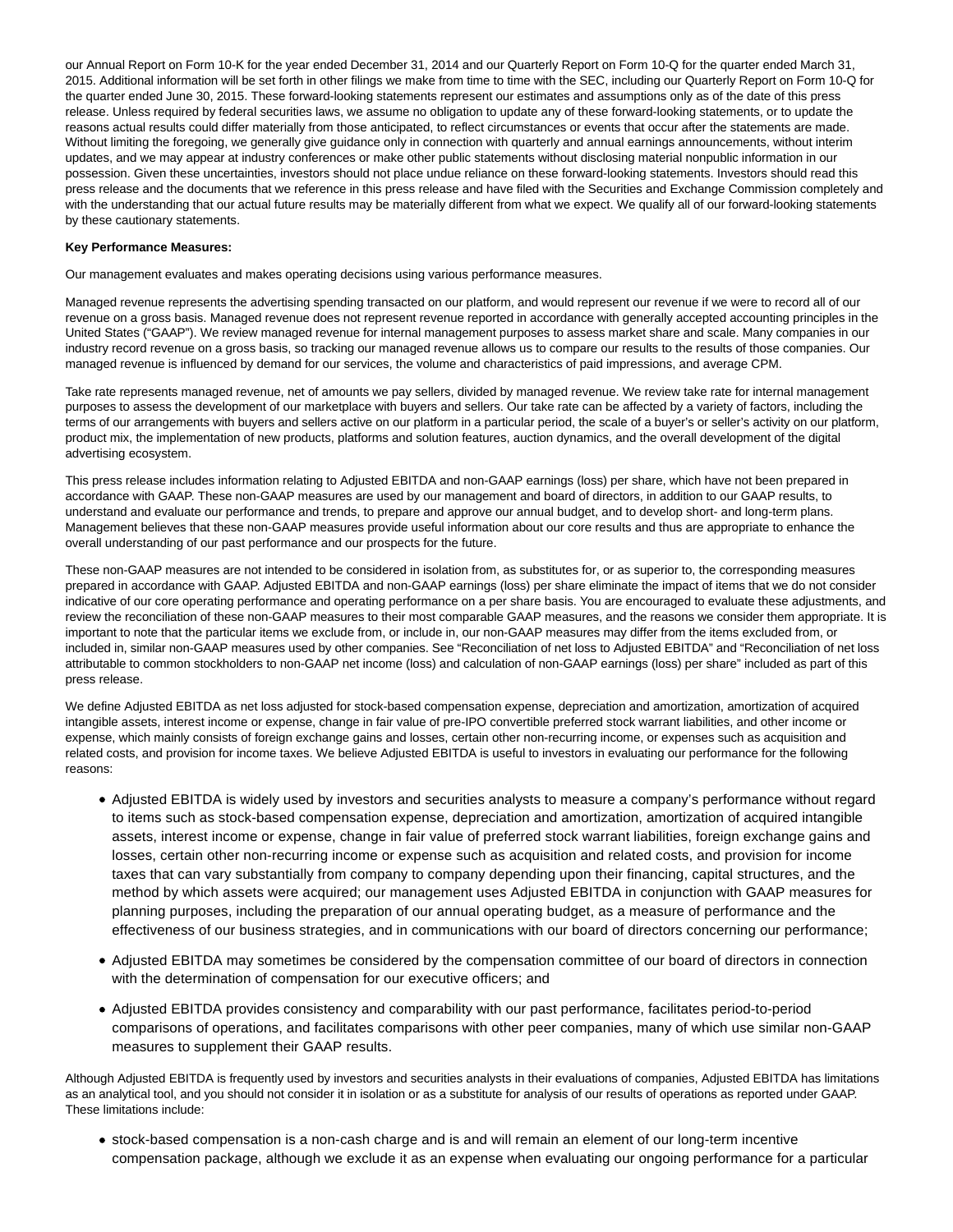period;

- depreciation and amortization are non-cash charges, and the assets being depreciated or amortized will often have to be replaced in the future; Adjusted EBITDA does not reflect any cash requirements for these replacements;
- Adjusted EBITDA does not reflect non-cash charges related to acquisition and related items, such as amortization of acquired intangible assets and changes in the fair value of contingent consideration;
- Adjusted EBITDA does not reflect changes in, or cash requirements for, acquisition and related items, such as transaction expenses and expenses associated with earn-out amounts;
- Adjusted EBITDA does not reflect changes in our working capital needs, capital expenditures or contractual commitments;
- Adjusted EBITDA does not reflect cash requirements for income taxes and the cash impact of other income or expense; and
- other companies may calculate Adjusted EBITDA differently than we do, limiting its usefulness as a comparative measure.

Because of these limitations, we also consider other measures, including net loss.

Non-GAAP earnings (loss) per share is calculated by dividing non-GAAP net income (loss) by non-GAAP weighted-average shares outstanding. Non-GAAP net income (loss) is equal to net loss attributable to common stockholders excluding the change in fair value of pre-IPO convertible preferred stock warrant liabilities, cumulative preferred stock dividends, stock-based compensation, acquisition and related items expense, including amortization of acquired intangible assets, and foreign currency gains and losses. The non-GAAP weighted-average shares outstanding used to calculate non-GAAP earnings (loss) per share assumes the net exercise of a preferred stock warrant and the conversion of each share of convertible preferred stock to one half share of common stock in connection with our initial public offering as if they had occurred at the beginning of each respective period presented, whereas, weighted-average shares outstanding used to calculate GAAP earnings (loss) per share reflects the net exercise and conversion as of April 7, 2014, the date our IPO closed. In periods in which non-GAAP net income (loss) is profitable, non-GAAP weighted-average shares outstanding used to calculate non-GAAP earnings per share includes the impact of potentially dilutive shares. Potentially dilutive shares consist of stock options, restricted stock awards, restricted stock units, potential shares issued under the Employee Stock Purchase Plan, each computed using the treasury stock method, shares held in escrow, and potential shares issued as part of contingent consideration as a result of business combinations. The weighted-average shares used to compute net loss per share, non-GAAP weighted-average shares outstanding used to compute non-GAAP earnings (loss) per share, and non-GAAP weighted-average shares outstanding used in our guidance for the full year non-GAAP earnings (loss) per share includes the 6.4 million shares issued in our initial public offering from the date our IPO closed. We believe non-GAAP earnings (loss) per share is useful to investors in evaluating our ongoing operational performance and our trends on a per share basis by taking into consideration all preferred stock ownership on an as-converted basis, and also facilitates comparison of our financial results on a per share basis with other companies, many of which present a similar non-GAAP measure. However, a potential limitation of our use of non-GAAP earnings (loss) per share is that other companies may define non-GAAP earnings (loss) per share differently, which may make comparison difficult. This measure may also exclude expenses that may have a material impact on our reported financial results. Because of these limitations, we also consider the comparable GAAP measure of net loss attributable to common stockholders.

## **THE RUBICON PROJECT, INC. CONSOLIDATED CONDENSED BALANCE SHEETS (In thousands) (unaudited)**

|                                                     |               | June 30, 2015 December 31, 2014 |
|-----------------------------------------------------|---------------|---------------------------------|
| <b>ASSETS</b>                                       |               |                                 |
| Current assets:                                     |               |                                 |
| Cash and cash equivalents                           | \$<br>99,234  | \$<br>97,196                    |
| Accounts receivable, net                            | 147,706       | 133,267                         |
| Prepaid expenses and other current assets           | 19,710        | 7,514                           |
| TOTAL CURRENT ASSETS                                | 266,650       | 237,977                         |
| Property and equipment, net                         | 15,706        | 15,196                          |
| Internal use software development costs, net        | 12,371        | 11,501                          |
| Goodwill                                            | 68,803        | 16,290                          |
| Intangible assets, net                              | 60,221        | 14,090                          |
| Other assets, non-current                           | 7,019         | 1,427                           |
| <b>TOTAL ASSETS</b>                                 | \$<br>430,770 | \$<br>296,481                   |
| <b>LIABILITIES AND STOCKHOLDERS' EQUITY</b>         |               |                                 |
| <b>Current liabilities:</b>                         |               |                                 |
| Accounts payable and accrued expenses               | \$<br>177,339 | \$<br>151,021                   |
| Debt and capital lease obligations, current portion |               | 105                             |
| Other current liabilities                           | 1,951         | 3,276                           |
| TOTAL CURRENT LIABILITIES                           | 179,290       | 154,402                         |
| Other liabilities, non-current                      | 2,021         | 1,272                           |
| Deferred tax liability, net                         | 12,355        | 607                             |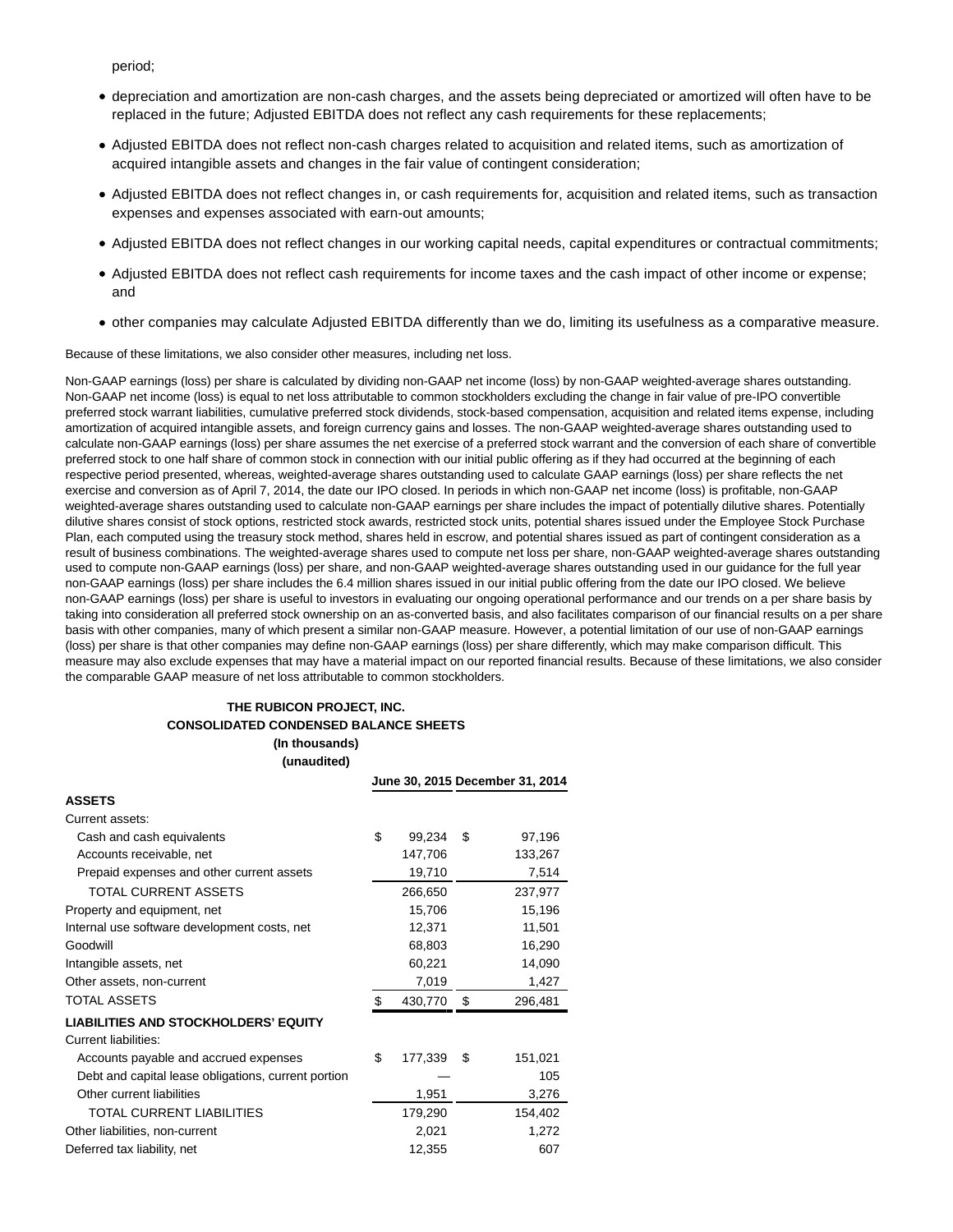| Contingent consideration liability            |    | 27,622   |   | 11,448    |
|-----------------------------------------------|----|----------|---|-----------|
| <b>TOTAL LIABILITIES</b>                      |    | 221,288  |   | 167,729   |
| STOCKHOLDERS' EQUITY                          |    |          |   |           |
| Preferred stock                               |    |          |   |           |
| Common stock                                  |    |          |   |           |
| Additional paid-in capital                    |    | 307.149  |   | 209,472   |
| Accumulated other comprehensive income (loss) |    | 19       |   | (8)       |
| Accumulated deficit                           |    | (97,686) |   | (80, 712) |
| TOTAL STOCKHOLDERS' EQUITY                    |    | 209,482  |   | 128,752   |
| TOTAL LIABILITIES AND STOCKHOLDERS' EQUITY    | S. | 430.770  | ደ | 296,481   |

# **THE RUBICON PROJECT, INC. CONSOLIDATED STATEMENTS OF OPERATIONS (In thousands, except per share amounts)**

**(unaudited)**

|                                                                                                                      | <b>Three Months Ended</b> |                |  | <b>Six Months Ended</b> |  |                                                         |  |           |
|----------------------------------------------------------------------------------------------------------------------|---------------------------|----------------|--|-------------------------|--|---------------------------------------------------------|--|-----------|
|                                                                                                                      |                           |                |  |                         |  | June 30, 2015 June 30, 2014 June 30, 2015 June 30, 2014 |  |           |
| Revenue                                                                                                              | \$                        | 53,046 \$      |  | 28,283 \$               |  | 90,224 \$                                               |  | 51,298    |
| Expenses:                                                                                                            |                           |                |  |                         |  |                                                         |  |           |
| Cost of revenue <sup>1, 2</sup>                                                                                      |                           | 14,009         |  | 4,852                   |  | 20,570                                                  |  | 9,312     |
| Sales and marketing <sup>1, 2</sup>                                                                                  |                           | 22,161         |  | 10,296                  |  | 37,210                                                  |  | 19,323    |
| Technology and development <sup>1, 2</sup>                                                                           |                           | 10,390         |  | 4,598                   |  | 18,804                                                  |  | 9,275     |
| General and administrative <sup>1, 2</sup>                                                                           |                           | 17,984         |  | 15,653                  |  | 32,263                                                  |  | 26,973    |
| Total expenses                                                                                                       |                           | 64,544         |  | 35,399                  |  | 108,847                                                 |  | 64,883    |
| Loss from operations                                                                                                 |                           | (11, 498)      |  | (7, 116)                |  | (18, 623)                                               |  | (13, 585) |
| Other (income) expense:                                                                                              |                           |                |  |                         |  |                                                         |  |           |
| Interest expense, net                                                                                                |                           | 11             |  | 14                      |  | 23                                                      |  | 71        |
| Change in fair value of preferred stock warrant liabilities                                                          |                           |                |  | 1,742                   |  |                                                         |  | 732       |
| Foreign exchange (gain) loss, net                                                                                    |                           | 847            |  | 382                     |  | (1, 343)                                                |  | 930       |
| Total other (income) expense, net                                                                                    |                           | 858            |  | 2,138                   |  | (1,320)                                                 |  | 1,733     |
| Loss before income taxes                                                                                             |                           | (12, 356)      |  | (9,254)                 |  | (17, 303)                                               |  | (15, 318) |
| Provision (benefit) for income taxes                                                                                 |                           | (413)          |  | 112                     |  | (329)                                                   |  | 162       |
| Net loss                                                                                                             |                           | (11, 943)      |  | (9,366)                 |  | (16, 974)                                               |  | (15, 480) |
| Cumulative preferred stock dividends                                                                                 |                           |                |  | (70)                    |  |                                                         |  | (1, 116)  |
| Net loss attributable to common stockholders                                                                         |                           | $(11, 943)$ \$ |  | $(9,436)$ \$            |  | $(16, 974)$ \$                                          |  | (16, 596) |
| Basic and diluted net loss per share attributable to common stockholders:                                            |                           | $(0.30)$ \$    |  | $(0.29)$ \$             |  | $(0.45)$ \$                                             |  | (0.74)    |
| Basic and diluted weighted-average shares used to compute net loss per share<br>attributable to common stockholders: |                           | 39,414         |  | 32,266                  |  | 37,596                                                  |  | 22,296    |
|                                                                                                                      |                           |                |  |                         |  |                                                         |  |           |

1 Includes stock-based compensation expense as follows:

|                                | <b>June 30,</b><br>2015 | <b>June 30.</b><br>2014 |  | <b>June 30.</b><br>2015 |  | <b>June 30,</b><br>2014 |
|--------------------------------|-------------------------|-------------------------|--|-------------------------|--|-------------------------|
| Cost of revenue                | 70 \$                   | 57                      |  | 112                     |  | 88                      |
| Sales and marketing            | 1,858                   | 700                     |  | 2,983                   |  | 1,277                   |
| Technology and development     | 1.116                   | 424                     |  | 1.906                   |  | 727                     |
| General and administrative     | 4.695                   | 5.918                   |  | 8.236                   |  | 7,485                   |
| Total stock-based compensation | 7,739                   | 7,099                   |  | 13,237                  |  | 9,577                   |

**Three Months Ended Six Months Ended**

2 Includes depreciation and amortization expense as follows:

|                                     | <b>Three Months Ended</b> |  | <b>Six Months Ended</b> |                         |                         |       |
|-------------------------------------|---------------------------|--|-------------------------|-------------------------|-------------------------|-------|
|                                     | <b>June 30.</b><br>2015   |  | <b>June 30.</b><br>2014 | <b>June 30.</b><br>2015 | <b>June 30.</b><br>2014 |       |
| Cost of revenue                     | 5,258                     |  | 2.241                   | 8,729                   |                         | 4,226 |
| Sales and marketing                 | 3.240                     |  | 109                     | 3.745                   |                         | 189   |
| Technology and development          | 479                       |  | 192                     | 733                     |                         | 390   |
| General and administrative          | 482                       |  | 136                     | 642                     |                         | 248   |
| Total depreciation and amortization | 9,459                     |  | 2.678                   | 13.849                  |                         | 5,053 |

**THE RUBICON PROJECT, INC. CONSOLIDATED STATEMENTS OF CASH FLOWS**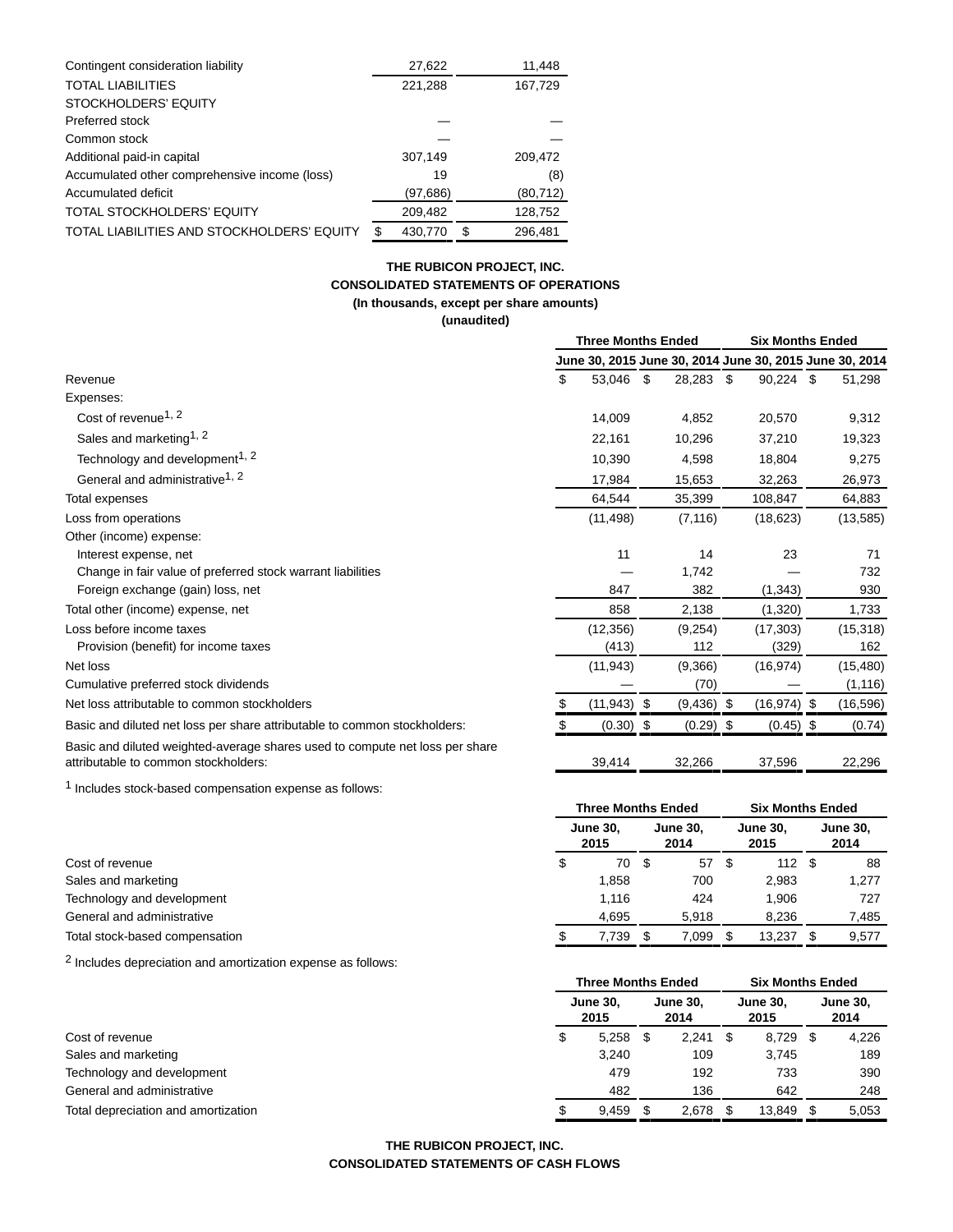# **(In thousands) (unaudited)**

|                                                                                                                      | <b>Six Months Ended</b>     |      |           |
|----------------------------------------------------------------------------------------------------------------------|-----------------------------|------|-----------|
|                                                                                                                      | June 30, 2015 June 30, 2014 |      |           |
| OPERATING ACTIVITIES:                                                                                                |                             |      |           |
| Net loss                                                                                                             | \$<br>$(16, 974)$ \$        |      | (15, 480) |
| Adjustments to reconcile net loss to net cash provided by operating activities:                                      |                             |      |           |
| Depreciation and amortization                                                                                        | 13,849                      |      | 5,053     |
| Stock-based compensation                                                                                             | 13,237                      |      | 9,577     |
| Loss on disposal of property and equipment, net                                                                      | 29                          |      | 199       |
| Change in fair value of preferred stock warrant liabilities                                                          |                             |      | 732       |
| Change in fair value of contingent consideration                                                                     | 3                           |      |           |
| Unrealized foreign currency (gain) loss                                                                              | 508                         |      | 121       |
| Deferred income taxes                                                                                                | (11)                        |      |           |
| Changes in operating assets and liabilities, net of effect of business acquisition:                                  |                             |      |           |
| Accounts receivable                                                                                                  | (1,007)                     |      | 3,760     |
| Prepaid expenses and other assets                                                                                    | 97                          |      | (791)     |
| Accounts payable and accrued expenses                                                                                | 19,845                      |      | (1,637)   |
| <b>Other liabilities</b>                                                                                             | (950)                       |      | (986)     |
| Net cash provided by operating activities                                                                            | 28,626                      |      | 548       |
| <b>INVESTING ACTIVITIES:</b>                                                                                         |                             |      |           |
| Purchases of property and equipment                                                                                  | (4,246)                     |      | (4,520)   |
| Capitalized internal use software development costs                                                                  | (4,061)                     |      | (4, 449)  |
| Acquisition, net of cash acquired                                                                                    | (8,647)                     |      |           |
| Investments in available-for-sale securities                                                                         | (18,052)                    |      |           |
| Change in restricted cash                                                                                            | 1,100                       |      | 100       |
| Net cash used in investing activities                                                                                | (33,906)                    |      | (8,869)   |
| <b>FINANCING ACTIVITIES:</b>                                                                                         |                             |      |           |
| Proceeds from the issuance of common stock in initial public offering, net of underwriting discounts and commissions |                             |      | 89,733    |
| Payments of initial public offering costs                                                                            |                             |      | (2,898)   |
| Proceeds from exercise of stock options                                                                              | 6,710                       |      | 1,070     |
| Proceeds from issuances of common stock under ESPP                                                                   | 759                         |      |           |
| Repayment of debt and capital lease obligations                                                                      | (105)                       |      | (3,973)   |
| Net cash provided by financing activities                                                                            | 7,364                       |      | 83,932    |
| EFFECT OF EXCHANGE RATE CHANGES ON CASH AND CASH EQUIVALENTS                                                         | (46)                        |      | 121       |
| CHANGE IN CASH AND CASH EQUIVALENTS                                                                                  | 2,038                       |      | 75,732    |
| CASH AND CASH EQUIVALENTS--Beginning of period                                                                       | 97,196                      |      | 29,956    |
| CASH AND CASH EQUIVALENTS--End of period                                                                             | \$<br>99,234 \$             |      | 105,688   |
| SUPPLEMENTAL DISCLOSURES OF OTHER CASH FLOW INFORMATION:                                                             |                             |      |           |
| Capitalized assets financed by accounts payable and accrued expenses                                                 | \$<br>$1,910$ \$            |      | 1,043     |
| Leasehold improvements paid by landlord                                                                              | \$<br>— \$                  |      | 803       |
| Capitalized stock-based compensation                                                                                 | \$<br>360                   | - \$ | 330       |
| Conversion of preferred stock to common stock                                                                        | \$<br>— \$                  |      | 52,571    |
| Common stock and options issued for business acquisitions                                                            | \$<br>76,795 \$             |      |           |
| Reclassification of preferred stock warrant liabilities to additional-paid-in-capital                                | \$                          | \$   | 6,183     |
| Reclassification of deferred offering costs to additional-paid-in-capital                                            | \$                          | \$   | 3,533     |
| Deferred offering costs included in accounts payable and accrued expenses                                            | \$<br>— \$                  |      | 139       |

# **THE RUBICON PROJECT, INC. RECONCILIATION OF NET LOSS TO ADJUSTED EBITDA (In thousands) (unaudited)**

| <b>Three Months Ended</b> |       |  |               |  |              |                                                                                                                                          |
|---------------------------|-------|--|---------------|--|--------------|------------------------------------------------------------------------------------------------------------------------------------------|
|                           |       |  |               |  |              |                                                                                                                                          |
| \$                        |       |  |               |  |              | (15,480)                                                                                                                                 |
|                           |       |  |               |  |              |                                                                                                                                          |
|                           |       |  |               |  |              |                                                                                                                                          |
|                           | 4.191 |  | 2.560         |  |              | 4.792                                                                                                                                    |
|                           | 5.268 |  | 118           |  |              | 261                                                                                                                                      |
|                           | 7.739 |  | 7.099         |  |              | 9.577                                                                                                                                    |
|                           | 967   |  |               |  |              |                                                                                                                                          |
|                           |       |  | $(11,943)$ \$ |  | $(9,366)$ \$ | <b>Six Months Ended</b><br>June 30, 2015 June 30, 2014 June 30, 2015 June 30, 2014<br>$(16.974)$ \$<br>7.565<br>6.284<br>13.237<br>2,396 |